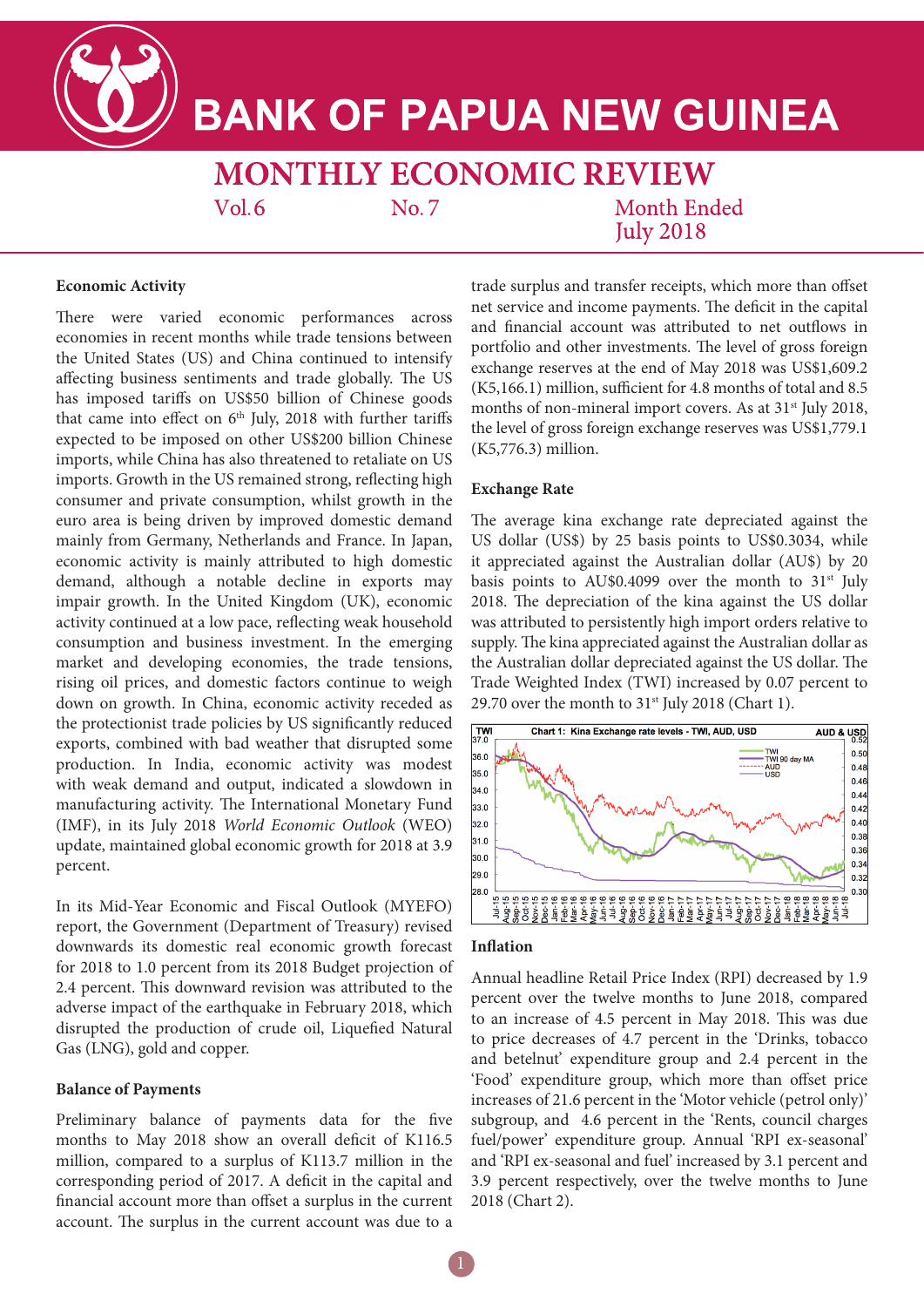

### **Fiscal Operations**

Government's fiscal outcome for the first six months to June 2018, as published in the MYEFO report, show a deficit of K324.9 million, resulting from a total revenue of K5,553.3 million and total expenditure of K5,878.2 million. Compared to the corresponding period of 2017, expenditure increased by 12.5 percent while revenue increased by 25.0 percent. The deficit primarily reflected increased expenditure which was partially offset by increases in tax and non-tax revenue receipts, particularly mining and petroleum taxes, stamp duties, royalties and management fees. Non-tax revenue comprises grants and dividends from State entities.

#### **Domestic Interest Rates & Monetary Aggregates**

Over the month to 27<sup>th</sup> July 2018, the Central Bank Bill (CBB) rate for the 28-day term remained at 1.40 percent, while the new 63-day CBB was auctioned at 2.35 percent. There were no auctions for the other terms during the month. For the Government Treasury bill auction, the interest rate for the 91-day term was 2.40 percent while the 273-day term remained at 6.76 percent. The 182-day term rate increased to 4.73 percent from 4.72 percent, while the 364-day term decreased to 8.04 percent from 8.05 percent. During the same period, all the weighted average interest rates on wholesale deposits above K500,000 decreased. The weighted average rates for the 30-day, 60-day, 90-day, 180 day, 273-day and 364-day terms decreased to 0.05 percent, 0.06 percent, 0.63 percent, 1.79 percent, 1.00 percent and 0.72 percent, respectively, from 0.36 percent, 0.22 percent,

2.63 percent, 3.69 percent and 1.59 percent(Chart 3).



Broad money supply declined by 2.9 percent over the year to June 2018, compared to an increase of 6.6 percent in the corresponding period of 2017. This was influenced by declines in net claims on the Government and net foreign assets of the banking system. Monetary base decreased by 8.8 percent over the year to June 2018, compared to an increase of 14.3 percent in the corresponding period of 2017. This was mainly due to a fall in commercial banks' deposits held at the Central Bank.

Commercial bank lending to public non-financial corporations, other financial corporations and other resident sectors increased by K586.2 million to K13,200.8 million between December 2017 and 27<sup>th</sup> July 2018. This mainly reflected advances to the retail, service, construction, agriculture, transportation, mining, and other business sectors. During the same period, the weekly average lending by banks increased by 2.5 percent to K12,860.5 million. Deposits at the commercial bank decreased by K414.6 million to K20,695.6 million between end of December 2017 to July 2018, reflecting withdrawals mainly by the petroleum, finance, agriculture, government, manufacturing, telecommunication, mining and service sectors. Over the year to 27<sup>th</sup> July 2018, the weekly average deposits decreased by 2.0 percent to K20,872.3 million.

#### **Monetary Policy**

The Bank maintained its policy signalling rate, the Kina Facility Rate (KFR), at 6.25 percent for the month of July 2018.